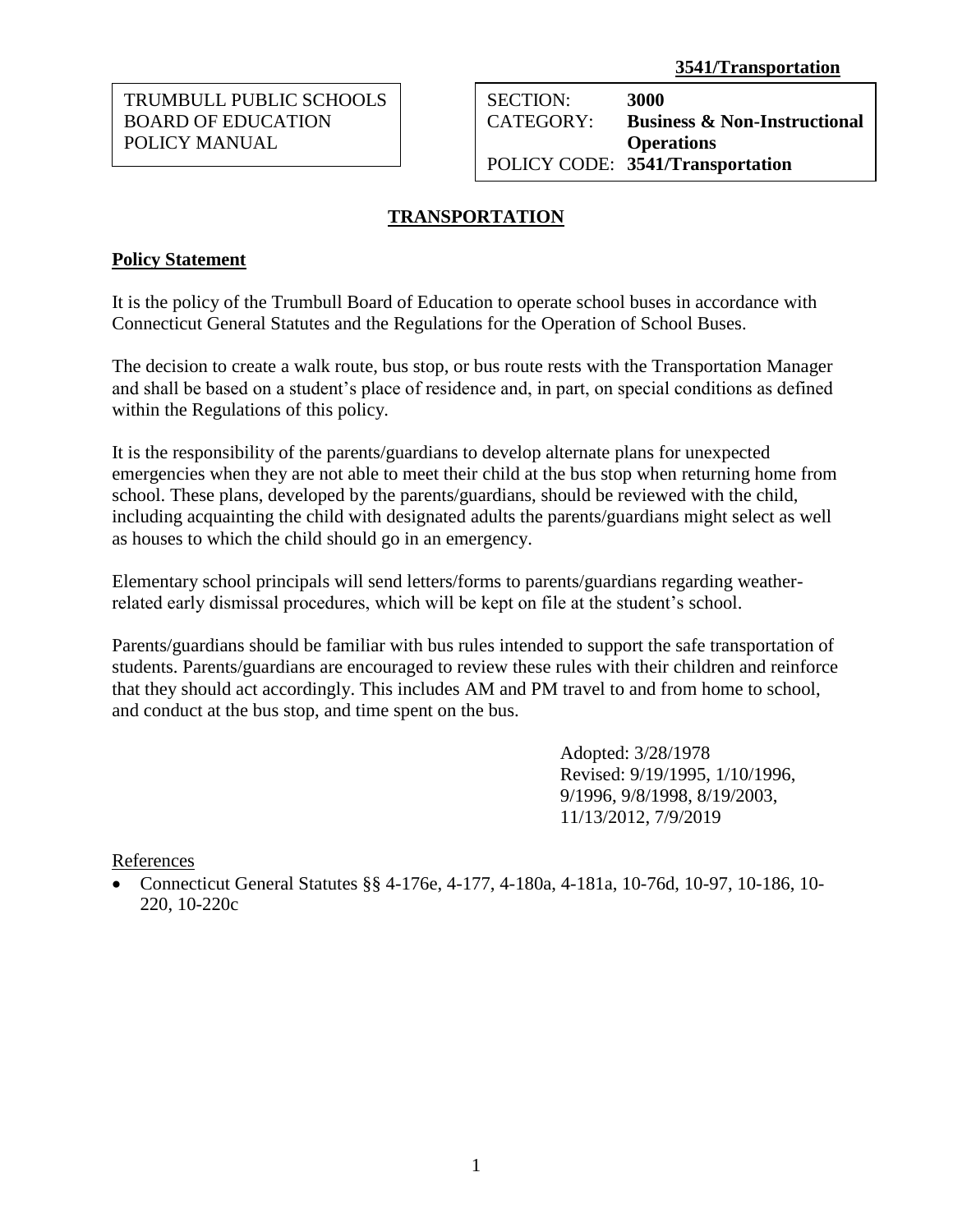# **Regulations**

I. Walking Distance and Duration

"Walking distance and duration" is defined as the linear measure of a prescribed or authorized pedestrian route between the student's residence and his/her school from a point at the curb or edge of a public road or highway nearest the residence to a point at the entrance to the school grounds located within one hundred feet of a school building entrance; or the route from the point on the public thoroughfare nearest the residence to the school bus stop established by the Board of Education.

The maximum student walking distance and duration, either to school or to a bus stop, is as follows:

- 
- A. Elementary Schools All students are transported by bus
- B. Middle Schools Not to exceed one and one-quarter miles
- 
- C. High School Not to exceed one and one-half miles
- D. Reasonable transportation or prescribed walking routes or the sum of both shall not exceed one hour each way from home to school or returning.

Any parent/guardian who wishes to refuse bus transportation and wishes his/her child to walk to school must document that in writing to the school Principal, who will confirm individually with the parent/guardian.

II. Students Exempt from Walking Distance Regulations

Bus transportation to school shall be provided to any student so designated by a special education Planning and Placement Team, by a Section 504 Team, or via an Individualized Health Care Plan.

III. Secondary Students Living within Designated Walking Distance

Secondary students who live within the designated walking distance but whose route meets the Special Conditions listed within this Section shall be provided school accommodations, school accommodations including, but not limited to, bus transportation, crossing guards, traffic lights or signs, raised walk areas, or any combination thereof, as the Board shall designate in accordance with this Transportation Policy.

#### Special Conditions

Any street, roadway, or highway that does not have a sidewalk or raised walk area (defined as a portion of the right of way at least three feet wide, usually parallel to the traffic lanes, which may be paved or unpaved, distinguished from some elevation above the street pavement level, and marked by curbing, drainage ditch, grass area, and fencing, apart from and independent of any white line safety markings along the street pavement), and upon which a student walks to and from school or to or from a designated bus stop, shall be considered to have a Special Condition if any of the following conditions exists: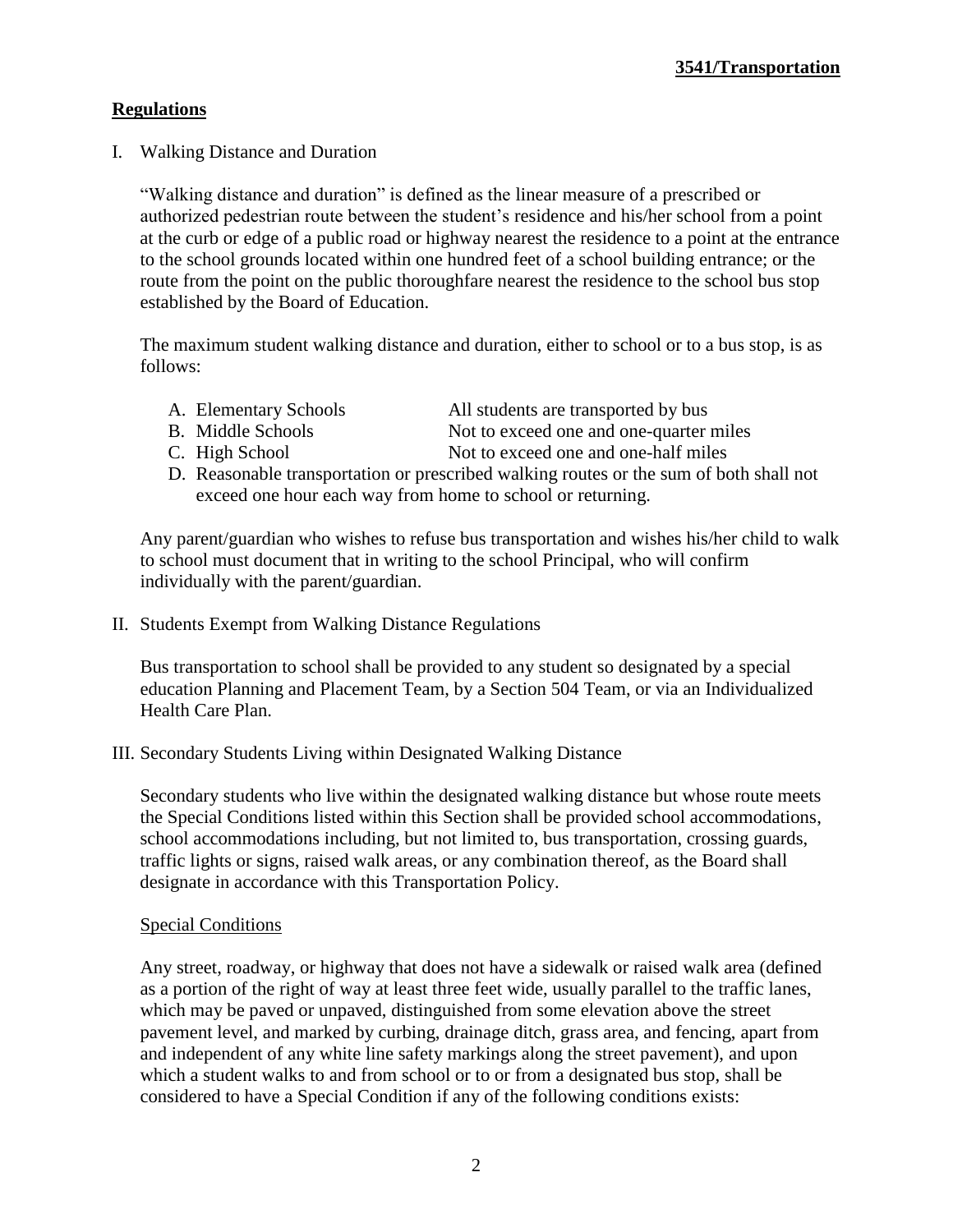- A. The absence of a traffic light or stop signs or crossing guards where streets intersect and have a traffic count which exceeds 240 vehicles per hour during the time that the children are walking to and from school.
- B. The presence of a visual obstruction caused by hill, curve, structure, outcropping, land form, planting, or some other obscuring object or structure which may be safely negotiated by vehicles only at speeds under fifteen miles per hour.
- C. A roadway available to vehicles, when plowed free of snow accumulation, with a minimum width of less than twenty feet.
- D. The necessity of walking to and from school at any time prior to one-half hour before sunrise or after one-half hour after sunset as the result of the opening and closing of the regular school day.
- IV. Provisions of School Accommodations Relative to Student Residence

No school accommodations, school accommodations including, but not limited to, bus transportation, crossing guards, traffic lights or signs, raised walk areas, or any combination thereof, as the Board shall designate in accordance with this Transportation Policy, will be provided to any location other than a student's residence, unless the Transportation Manager determines that such accommodations will not interfere with the timely and efficient operation of the existing routes. Requests by parents/guardians for consideration of such requests shall be made in writing using the form available in each school's main office and in the Transportation Office.

### V. Out-of-Town Transportation

- A. Any resident under twenty-one years of age who is not a graduate of a high school or technical education and career school and who is attending a State or State-approved technical education and career school shall be eligible for the reasonable and necessary transportation to such school.
- B. A student who is placed by a Planning and Placement Team for special education reasons in either a public or private educational institution out of town shall be provided the necessary transportation.

## VI. Bus Stops

- A. Bus stops shall be established by the Transportation Manager in accordance with walking distances or durations, safe walking routes to bus stops, and other safety concerns.
- B. Kindergarten children's bus stops are to be designated within sight of parents' properties unless they are assigned to a bus stop with student(s) in any of grades one through five in which event the provisions of Section VI.A above shall apply. Each Kindergarten student will be dropped off at his/her assigned bus stops and must be met by his/her parent/guardian/caregiver or will be returned to his/her home school. The caregiver cannot be another elementary school student, even a sibling. In the event a Kindergarten student is returned to school more than three times due to his/her parent/guardian/caregiver not being available to meet him/her at the bus stop, the Principal will address the issue with the student's parent/guardian. The Principal will explain that the school may file a neglect report with the State of Connecticut Department of Children and Family Services (DCF) if the parent/guardian continues to demonstrate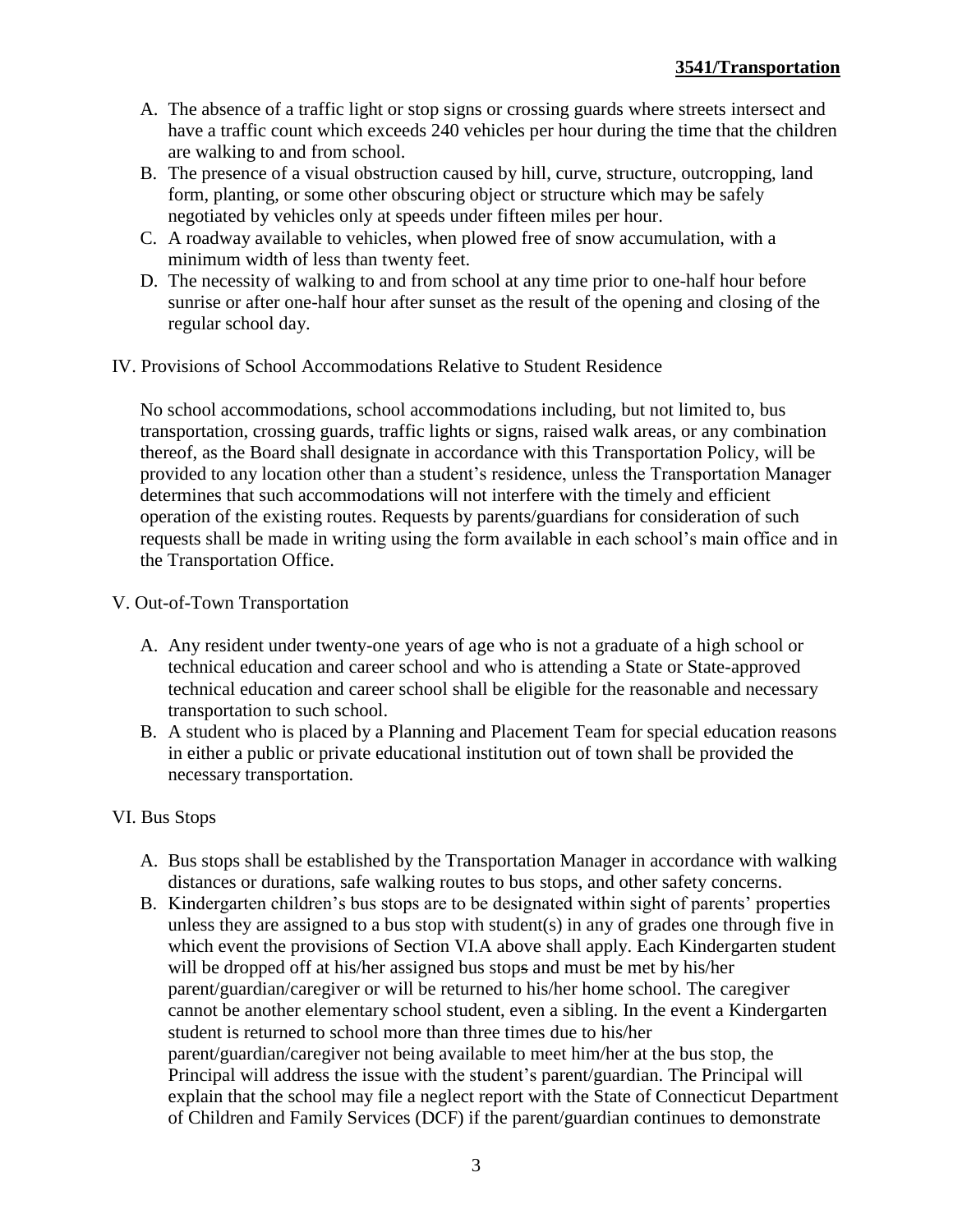inability to meet the Kindergarten student at the bus stop or to arrange for a caregiver in accordance with the established procedures.

- C. AM pick-up times are expected to be within  $-\sqrt{+5}$  minutes of the established schedules, except for the first stop of the day, which will begin at the designated time. Within this window, bus drivers are not required to wait for students at the assigned stop.
- D. Door-to-door transportation shall be provided to special education students, including special education preschool students, so designated by the students' Planning and Placement Teams (PPTs).
- E. Bus stops will not be designated in dead-end or cul-de-sac streets unless the walking route along said street is determined to meet the Special Conditions outlined in Section III above or to exceed the walking distances outlined in Section I above.
- F. Notwithstanding the provisions of this Section, no bus stops shall be designated in a dead-end or cul-de-sac street if the following conditions exist:
	- 1. The circumference of an existing cul-de-sac does not permit the assigned bus to turn around without backing up; and
	- 2. The location of a side street is such that it does not permit the assigned bus to back up in a straight line for the purpose of turning around, regardless of whether the conditions set forth in Section VI.B above are satisfied.

## VII. Emergencies

It is the responsibility of the parents/guardians to develop alternate plans for unexpected personal emergencies when they are not able to meet their child at the bus stop at regular dismissal times. These plans, developed by the parents/guardians, should be reviewed with the child, including acquainting the child with designated adults the parents/guardians might select as well as houses to which the child should go in these types of emergencies. Elementary principals will send parents/guardians a letter reiterating the need for parents to have alternate plans if they are not able to meet their child at the bus stop at regular dismissal times (Appendix C).

In order to reduce confusion in the event of inclement weather or an emergency situation, parents/guardians should develop an emergency plan that will be submitted to and kept on file at their child's school (Appendix D-1, D-2).

#### VIII. TLC Students

The Board of Education may provide transportation service for TLC students. When this service is provided, it will be on a non-interference basis with the school district's bus routes and schedules.

#### IX. Changes/Concerns

To submit a request for a bus stop change or to report incidents/concerns with bus transportation, a Transportation Action Report (Appendix A) must be completed and returned to the Transportation Office by hand or by e-mail.

Acknowledgment of the request will be made within 48 hours, the final resolution of which depends on the nature of the problem.